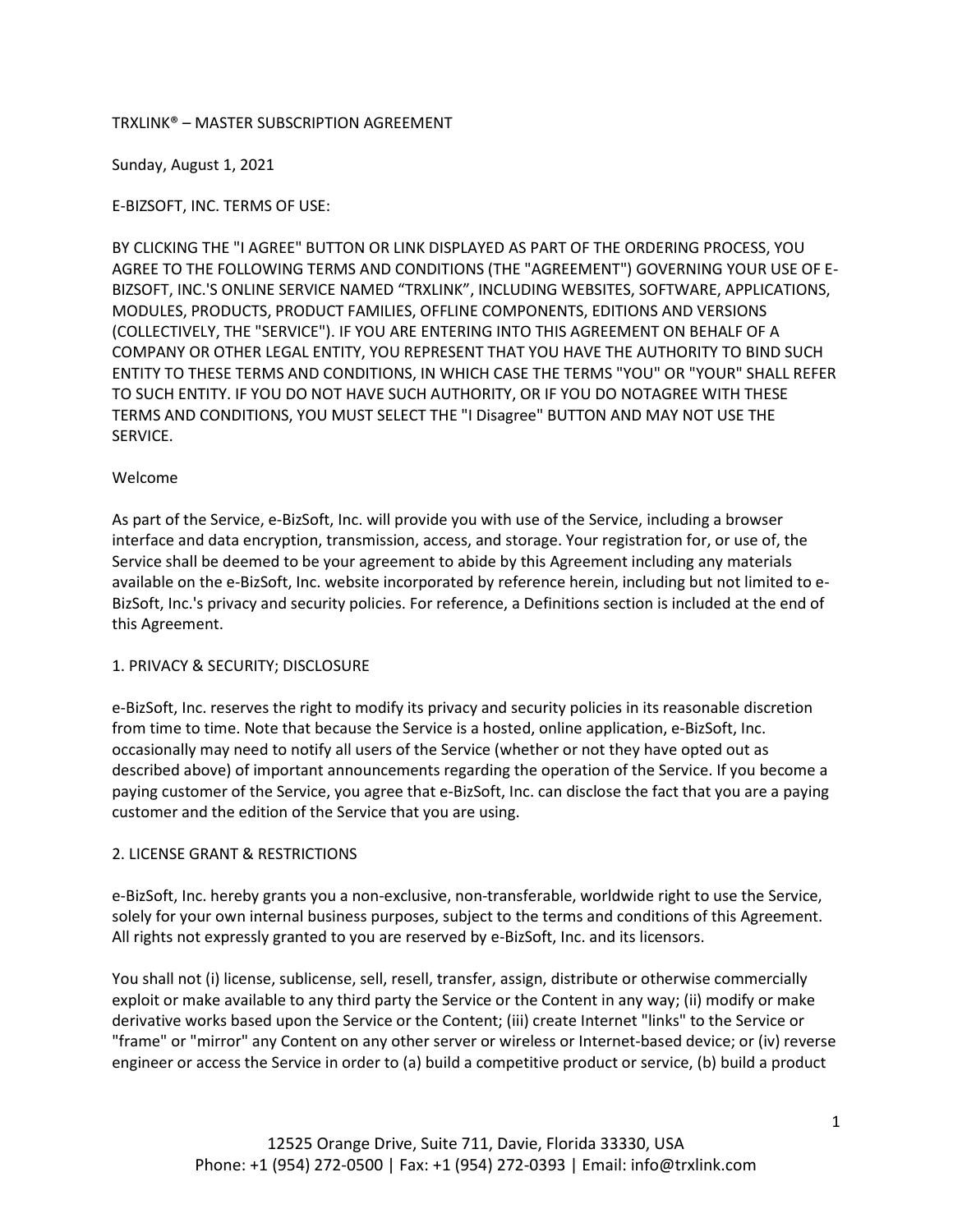using similar ideas, features, functions or graphics of the Service, or (c) copy any ideas, features, functions or graphics of the Service. User licenses cannot be shared or used by more than one individual User but may be reassigned from time to time to new Users who are replacing former Users who have terminated employment or otherwise changed job status or function and no longer use the Service.

You may use the Service only for your internal business purposes and shall not: (i) send spam or otherwise, duplicative or unsolicited messages in violation of applicable laws; (ii) send or store infringing, obscene, threatening, libelous, or otherwise unlawful or tortuous material, including material harmful to children or violates third party privacy rights; (iii) send or store material containing software viruses, worms, Trojan horses or other harmful computer code, files, scripts, agents or programs; (iv) interfere with or disrupt the integrity or performance of the Service or the data contained therein; (v) attempt to gain unauthorized access to the Service or its related systems or networks; or (vi) use the Service to conduct or facilitate activities including the creation, modification, transmission, or storage of data in support of goods or services whose trade or execution is restricted or prohibited under all applicable local, state, national and foreign laws, treaties and regulations.

#### 3. YOUR RESPONSIBILITIES

You are responsible for all activity occurring under your User accounts and shall abide by all applicable local, state, national and foreign laws, treaties, and regulations in connection with your use of the Service, including those related to data privacy, international communications, and the transmission of technical or personal data. You shall: (i) notify e-BizSoft, Inc. immediately of any unauthorized use of any password or account or any other known or suspected breach of security; (ii) report to e-BizSoft, Inc. immediately and use reasonable efforts to stop immediately any copying or distribution of Content that is known or suspected by you or your Users; and (iii) not impersonate another e-BizSoft, Inc. user or provide false identity information to gain access to or use the Service.

#### 4. ACCOUNT INFORMATION AND DATA

e-BizSoft, Inc. does not own any data, information, or material that you submit to the Service in the course of using the Service ("Customer Data"). You, not e-BizSoft, Inc., shall have sole responsibility for the accuracy, quality, integrity, legality, reliability, appropriateness, and intellectual property ownership or right to use of all Customer Data, and e-BizSoft, Inc. shall not be responsible or liable for the availability, access, deletion, correction, destruction, damage, loss, or failure to store any Customer Data. In the event this Agreement is terminated (other than by reason of your breach), e-BizSoft, Inc. will make available to you a file of the Customer Data within 30 days of termination if you so request at the time of termination. Customer Data that is provided, in whole or in part, would be in a format and design determined at the sole discretion of e-BizSoft, Inc.

e-BizSoft, Inc. makes no commitments, warranties, or guarantees about the content, format, layout, completeness, or fitness for use of Customer Data for a specific purpose. e-BizSoft, Inc. is not liable for the outcomes, performance, or consequences, direct or indirect, resulting from the usage of the Service by you, including data created, modified, stored, or transmitted through your usage of the Service, regardless of the ownership of such data. e-BizSoft, Inc. reserves the right to withhold, remove and/or discard Customer Data without notice for any breach, including, without limitation, your non-payment for the use of Service. Upon termination for cause, your right to access or use Customer Data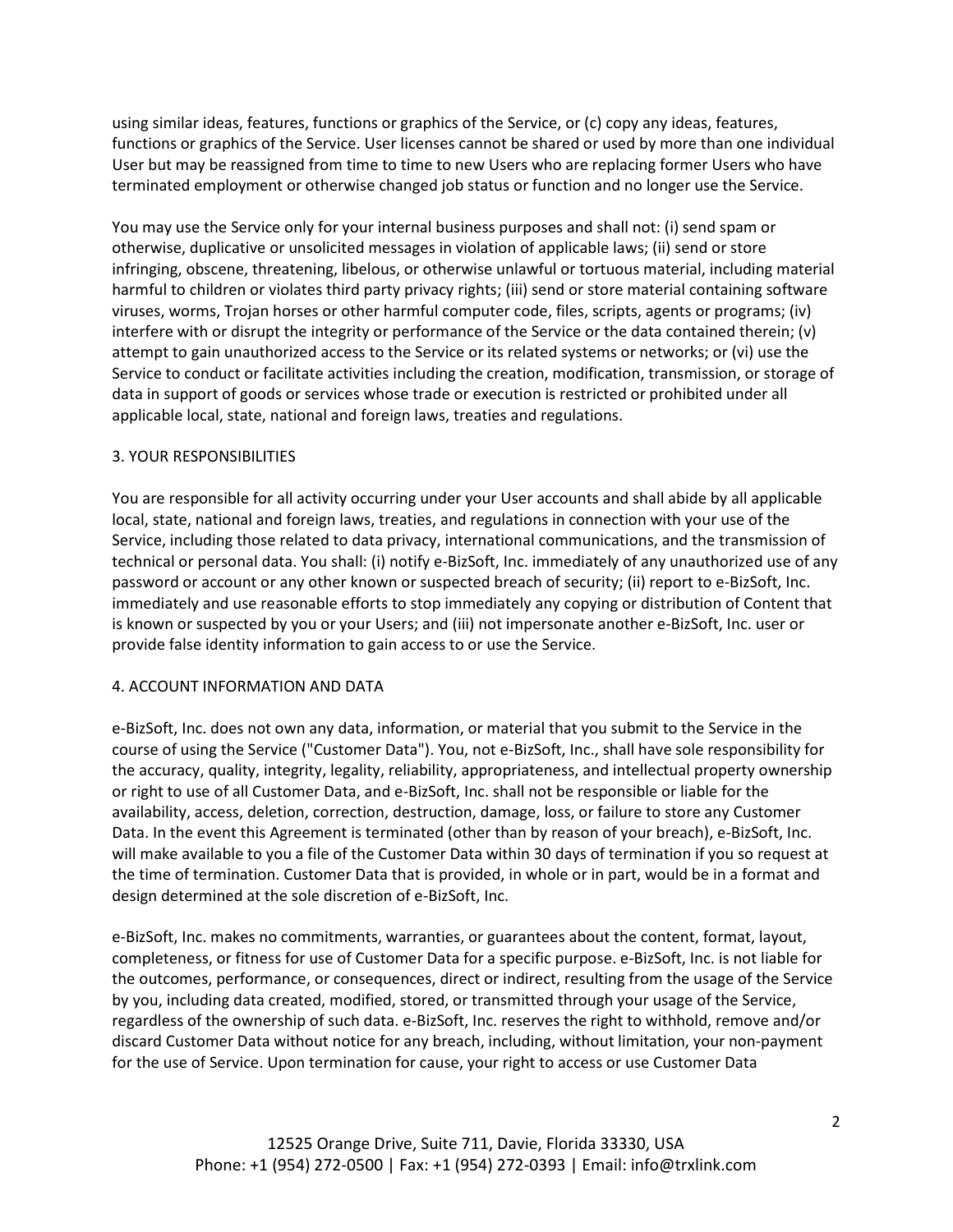immediately ceases, and e-BizSoft, Inc. shall have no obligation to maintain or forward any Customer Data.

## 5. INTELLECTUAL PROPERTY OWNERSHIP

e-BizSoft, Inc. alone (and its licensors, where applicable) shall own all right, title and interest, including all related Intellectual Property Rights, in and to the e-BizSoft, Inc. Technology, the Content and the Service and any suggestions, ideas, enhancement requests, feedback, recommendations or other information provided by you or any other party relating to the Service. This Agreement is not a sale and does not convey to you any rights of ownership in or related to the Service, the e-BizSoft, Inc. Technology or the Intellectual Property Rights owned by e-BizSoft, Inc. The e-BizSoft, Inc. and TRxLink name, the e-BizSoft, Inc. and TRxLink logo, and all the product names associated with the Service are trademarks of e-BizSoft, Inc. or third parties, and no right or license is granted to use them.

## 6. THIRD PARTY INTERACTIONS

During use of the Service, you may enter into correspondence with, purchase goods and/or services from, or participate in promotions of advertisers or sponsors showing their goods and/or services through the Service. e-BizSoft, Inc. and its licensors shall have no liability, obligation, or responsibility for any such correspondence, purchase, or promotion between you and any such third-party. e-BizSoft, Inc. does not endorse any sites on the Internet that are linked through the Service. e-BizSoft, Inc. provides these links to you only as a matter of convenience or utility, and in no event shall e-BizSoft, Inc. or its licensors be responsible for any content, products, or other materials on or available from such sites. e-BizSoft, Inc. provides the Service to you pursuant to the terms and conditions of this Agreement. You recognize that certain third-party providers of ancillary software, hardware or services may require your agreement to additional or different license or other terms prior to your use of or access to such software, hardware, or services.

The Service integrates with and connects to selective, supported third party accounting applications (hereunder referred to as "TPAA"). You may opt to license the Service to use with your respective TPAA if that TPAA is supported by the Service and you are using an edition of the Service that does not mandatorily require access to a TPAA. The Service will read data from and write data back to the TPAA. This data may include but is not limited to authorization for access for the Service, vendor data, customer data, financial accounting data, item data, address book (location) data, pricing data, costing data, and transaction data. Data from your TPAA may be transmitted, cached, or stored by the Service within the Service's databases or storage systems and e-BizSoft Inc's network in order to function properly. You further acknowledge and understand that a TPAA may require you to grant access permissions or authorizations to entities, companies, company files, users, or your customer account with the third party, so that the Service can integrate and transfer data between the Service and the TPAA. You agree to grant such permissions and authorizations to allow you to use the Service with your TPAA.

You acknowledge that licensing of the Service and User licenses therein by e-BizSoft, Inc. is solely for the usage of the Service, and does not constitute or grant you licenses or usage rights with any third-party vendors or service providers or their products, including TPAA. You acknowledge that it is your responsibility and liability to arrange and manage your licensing and usage of any TPAA, including but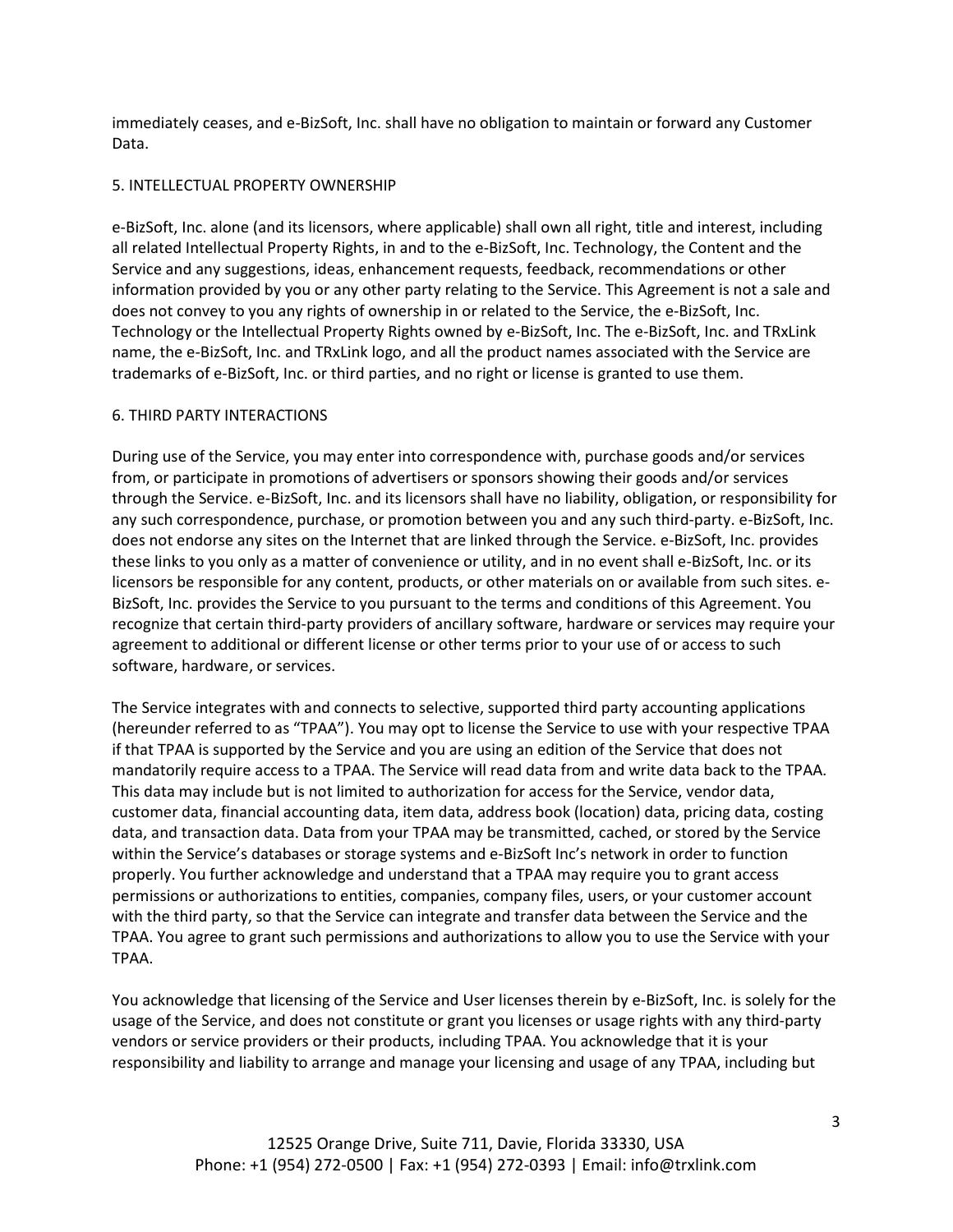not limited to your account with the vendor or service provider, user licenses, pricing, functionality, and access. e-BizSoft, Inc.'s billable charges to you for the use of the Service do not include charges to any third-party vendors or service providers for the usage of TPAA. Any charges billable by third parties for the usage of their accounting applications must be settled between you and the vendors or service providers of those TPAA.

# 7. BETA VERSIONS

e-BizSoft, Inc. continuously improves and strives to make the Service better. e-BizSoft, Inc. will introduce new features, improvements, and enhancements to the Service from time to time. e-BizSoft, Inc. may provide access to customers to use these new features, improvements, and enhancements, in whole or in part, in a test mode ("Beta Version"), in order to improve their quality and fitness for use. e-BizSoft, Inc. reserves the right to determine at its sole discretion how and to whom to extend Beta Version software to, the duration for which Beta Version software are offered, and the associated policies and terms for the billing charges for use of Beta Version software.

You will be notified or made aware when you are accessing or using Beta Version software. e-BizSoft, Inc. reserves the right to modify, suspend, terminate, or make unavailable Beta Version software in whole or in part as part of the Service, at any time without any prior notification. You understand and agree that you may be required to provide feedback regarding your experience or interactions when using Beta Version software. You also understand that e-BizSoft, Inc. reserves the right to collect and analyze data related to your usage of Beta Version software for the purposes of fixing, tuning, or improving Beta Version software. e-BizSoft, Inc.'s policy of making Customer Data available to you does not apply in the case of Beta Version software.

You acknowledge that Beta Version software made available by e-BizSoft, Inc. as part of the Service, may be untested or incomplete, in whole or in part, and as such e-BizSoft, Inc. makes no commitments, warranties or guarantees about the fitness for use of Beta Version software for any specific purpose or outcome, nor that Beta Version software shall be free of defects or issues. e-BizSoft, Inc. is not obligated or liable to provide any information regarding the status or condition of Beta Version software. You understand and agree that you use Beta Version software solely at your own risk and e-BizSoft, Inc. has no liability or obligation for the impacts of your use of Beta Version software, nor any liability or obligation for any remedy therein.

## 8. TRIAL OFFERING

e-BizSoft, Inc. may at its sole discretion offer usage of the Service on a Trial basis. Trial offering constitutes a duration of usage for which you may use the Service free of cost and cancel or terminate usage of the Service without any charges, penalty, or applicable fees. e-BizSoft's reserves the right to determine, and change at any time without prior notification, which features, functionality, modules, or parts of the Service are included in Trial offering, including the duration of the Trial period for the offering, and whether the Trial period is a continuous period of time. You acknowledge that e-BizSoft, Inc. may modify, suspend, or terminate the Trial offering and/or period without any prior notification or obligation to you.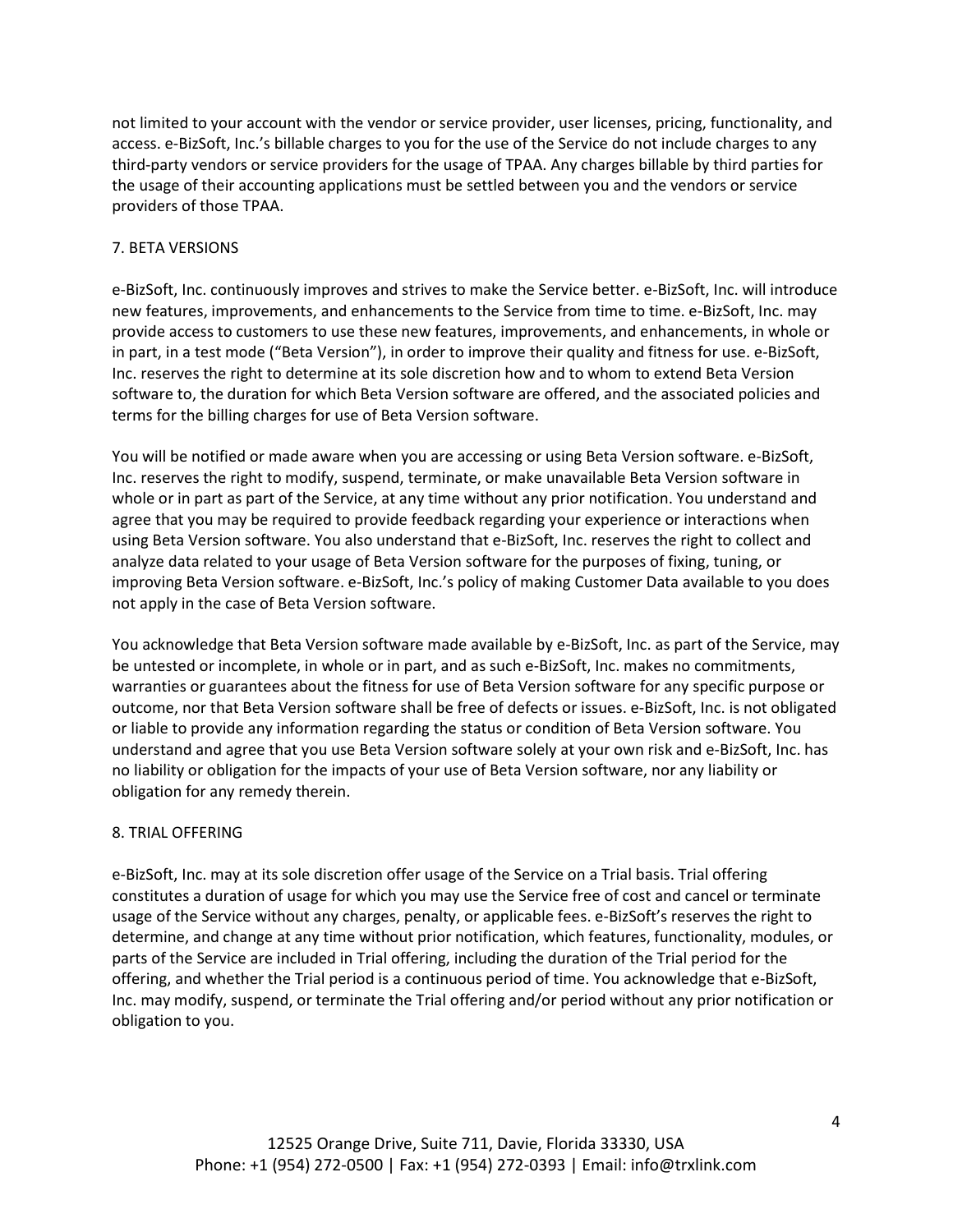You will be notified or made aware when you are accessing or using the Service as a Trial offering. e-BizSoft, Inc.'s policy of making Customer Data available to you does not apply when you are using the Service, either in whole or in part, on a Trial basis or during a Trial period.

You understand that even though you may signup to use the Service on a Trial basis, e-BizSoft may still require you to provide valid billing and/or payment information. e-BizSoft, Inc. is obligated to notify and state the duration of your trial period when you sign up to use the Service. You authorize e-BizSoft to charge the payment method and information that is provided at the time of signup, at the end of the Trial period if you do not cancel or terminate your subscription or usage of the Service one business day prior to the end of your Trial period.

You understand that any Trial offering exclusively applies to your usage of the Service offered by e-BizSoft, Inc. and does not include, apply, or extend to any third-party software or service including any TPAA that you may use.

## 9. CHARGES AND PAYMENT OF FEES

You shall pay all fees or charges to your account in accordance with the fees, charges, and billing terms in effect at the time a fee or charge is due and payable. The charges will be equal to the current number of total User licenses requested times the User license fee, or the "User Slab", currently in effect. A User Slab is a flat rate for a specified number of users. Payments may be made annually, monthly, or quarterly, consistent with the Initial Term, or as otherwise mutually agreed upon. You are responsible for paying for all User licenses or the Usage Slab ordered for the entire License Term, whether or not such User licenses are actively used. During a given billing cycle, you may only order per User licenses or a User slab but not both. During a given billing cycle, you will be charged on a per-User license rate or a User Slab rate but not both.

You must provide e-BizSoft, Inc. with a valid payment method or approved purchase order information as a condition to signing up for the Service. You acknowledge that e-BizSoft, Inc. may store your payment method and payment information for billing purposes for your usage of the Service.

An authorized License Administrator may add licenses by executing an additional written Order Form or using the Online Order Center. Added licenses will be subject to the following: (i) added licenses will be coterminous with the pre-existing License Term (either Initial Term or renewal term); (ii) the license fee for the added licenses will be the then current, generally applicable license fee; and (iii) licenses added during a billing month will either be charged in full or on a prorated basis for a billing month, which will be determined per the terms of your current usage license agreement for the use of Service. Prorated charges will always be calculated on a 30-days-per month basis regardless of the actual number of days in a month. e-BizSoft, Inc. reserves the right to modify its fees and charges and to introduce new charges at any time, upon at least 30 days prior notice to you, which notice may be provided by e-mail. All pricing terms are confidential, and you agree not to disclose them to any third party.

10. EXCESS DATA STORAGE FEES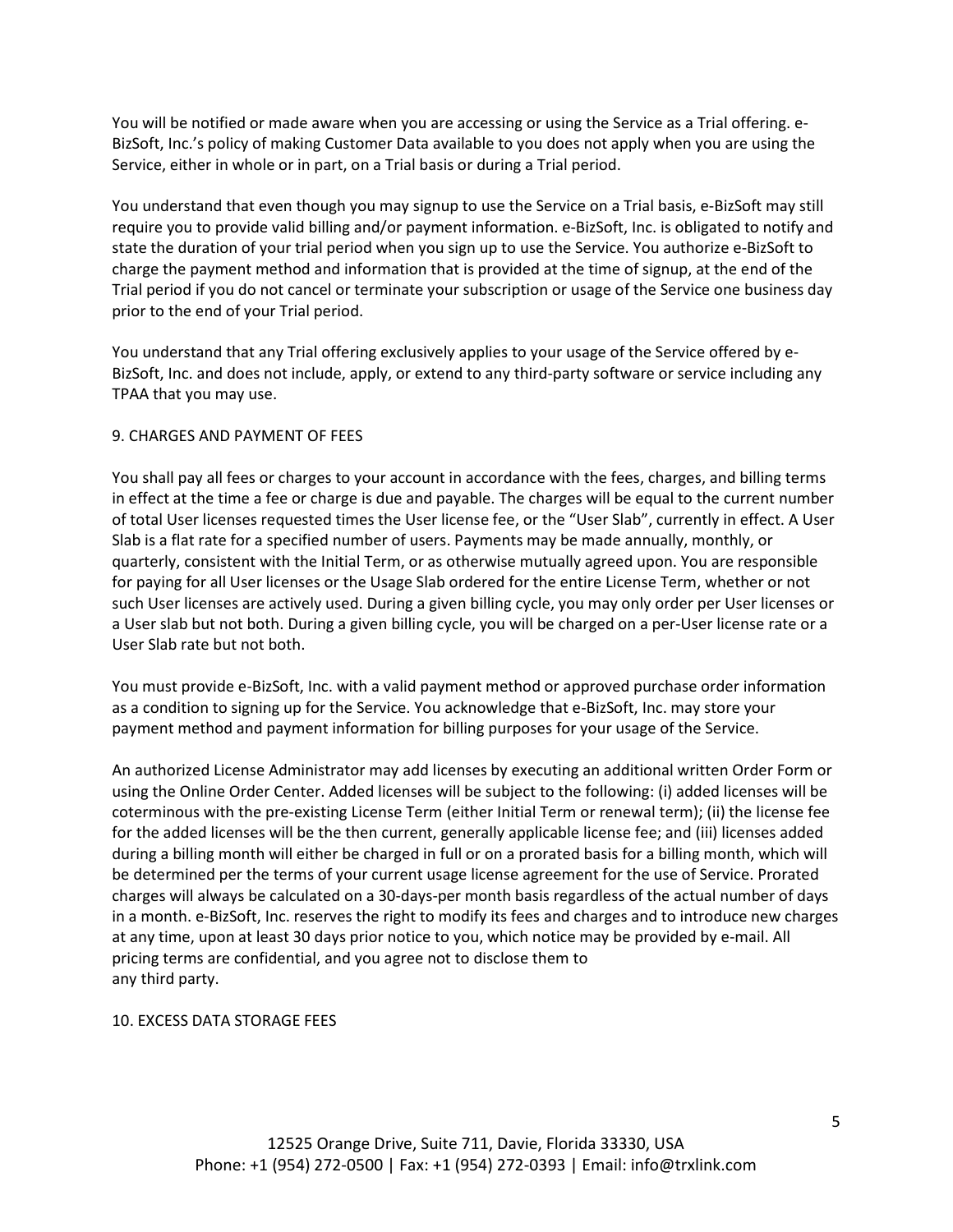The maximum disk storage space provided to you at no additional charge is 5 GB per every 5-User licenses. If the amount of disk storage required to store your Customer Data exceeds these limits, e-BizSoft, Inc. reserves the right to charge the then current storage fees. e-BizSoft, Inc. will use reasonable efforts to notify you when the average storage used per license reaches approximately 90% of the maximum and additional charges may be incurred by you; however, any failure by e- BizSoft, Inc. to so notify you shall not affect your responsibility for such additional storage charges. e-BizSoft, Inc. reserves the right to establish or modify its general practices and limits relating to storage of Customer Data.

### 11. BILLING AND RENEWAL

e-BizSoft, Inc. charges and collects in advance for use of the Service. e-BizSoft, Inc. will automatically renew and bill your payment method or issue an invoice to you (a) every month for monthly licenses, (b) every quarter for quarterly licenses, (c) each year on the subsequent anniversary for annual licenses, or (d) as otherwise mutually agreed upon. The renewal charge will be equal to the then-current number of total User licenses times the license fee or the User Slab in effect during the prior term, unless e-BizSoft, Inc. has given you at least 30 days prior written notice of a fee increase, which shall be effective upon renewal and thereafter. Fees for other services will be charged on an as quoted basis. e-BizSoft, Inc.'s fees are exclusive of all taxes, levies, or duties imposed by taxing authorities, and you shall be responsible for payment of all such taxes, levies, or duties, excluding only United States (federal or state) taxes based solely on e-BizSoft, Inc.'s income.

You agree to provide e-BizSoft, Inc. with complete and accurate billing and contact information. This information includes your legal company name, street address, e-mail address, and name and telephone number of an authorized billing contact and License Administrator. You agree to update this information within 30 days of any change to it. If the contact information you have provided is false or fraudulent, e-BizSoft, Inc. reserves the right to terminate your access to the Service in addition to any other legal remedies.

Unless e-BizSoft, Inc. in its discretion determines otherwise: (i) entities with headquarters and a majority of users resident in the United States will be billed in U.S. dollars and subject to U.S. payment terms and pricing schemes ("U.S. Customers"); and (ii) all other entities will be billed in U.S. dollars, Euros or applicable local currencies and be subject to either U.S. or non-U.S. payment terms and pricing schemes at the discretion of e-BizSoft, Inc. ("Non-U.S. Customers").

If you believe your bill is incorrect, you must contact us in writing within 60 days of the invoice date of the invoice containing the amount in question to be eligible to receive an adjustment or credit.

## 12. NON-PAYMENT AND SUSPENSION

In addition to any other rights granted to e-BizSoft, Inc. herein, e-BizSoft, Inc. reserves the right to suspend or terminate this Agreement and your access to the Service if your account becomes delinquent (falls into arrears). Delinquent invoices (accounts in arrears) are subject to interest of 1.0% per month on any outstanding balance, or the maximum permitted by law, whichever is less, plus all expenses of collection. You will continue to be charged for User licenses during any period of suspension. If you or e-BizSoft, Inc. initiates termination of this Agreement, you will be obligated to pay the balance due on your account computed in accordance with the Charges and Payment of Fees section above. You agree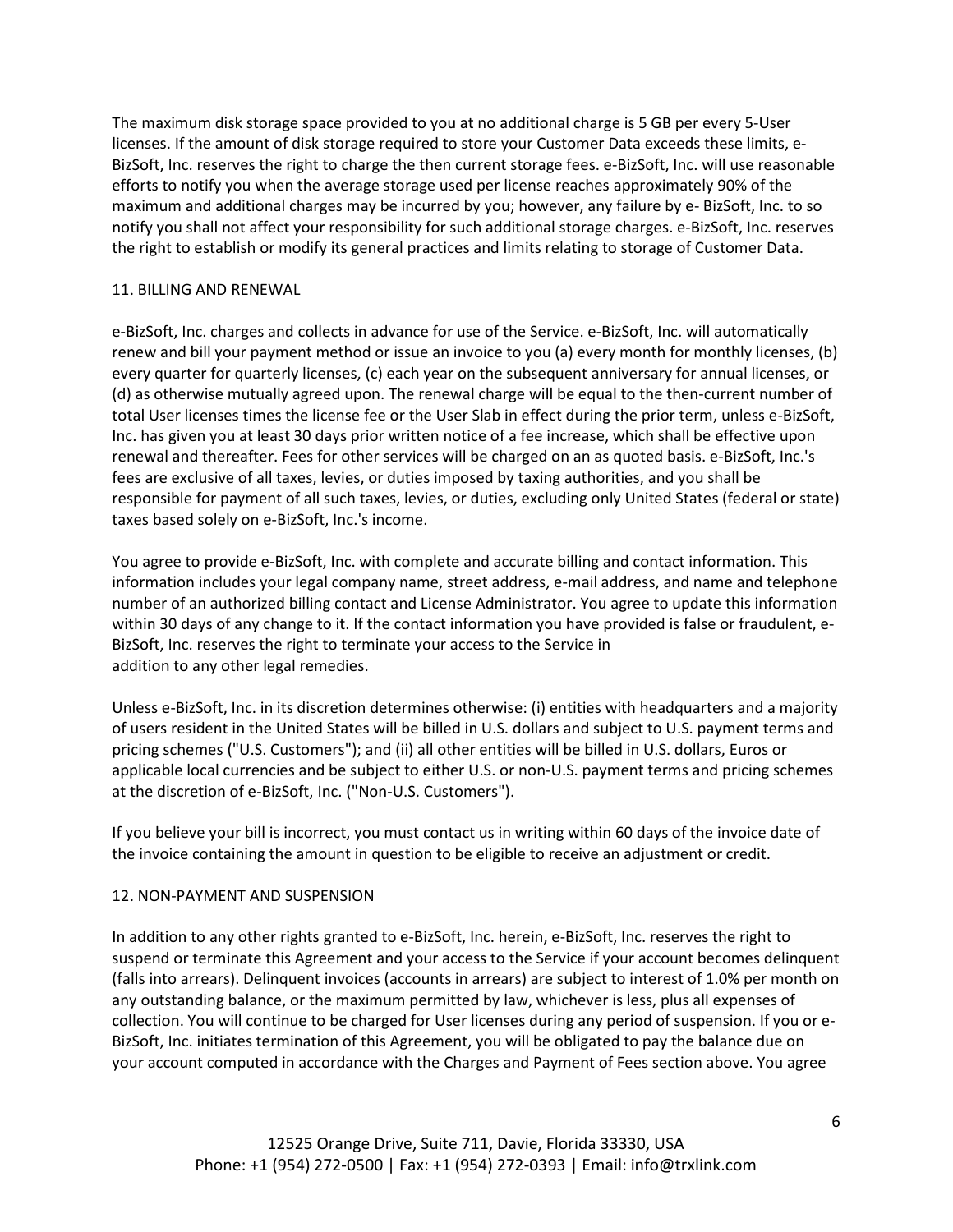that e-BizSoft, Inc. may charge such unpaid fees to your payment method or otherwise bill you for such unpaid fees.

e-BizSoft, Inc. reserves the right to impose a reconnection fee in the event you are suspended and thereafter request access to the Service. You agree and acknowledge that e-BizSoft, Inc. has no obligation to retain Customer Data and that such Customer Data may be irretrievably deleted if your account is 30 days or more delinquent.

## 13. TERMINATION UPON EXPIRATION/REDUCTION IN NUMBER OF LICENSES

This Agreement commences on the Effective Date. Upon the expiration of the Initial Term, this Agreement will automatically renew for successive renewal terms equal in duration to the Initial Term (or one year, if the Initial Term is greater than one year) at e-BizSoft, Inc.'s then current fees. Either party may terminate this Agreement or reduce the number of licenses, effective only upon the expiration of the then current License Term. In the case of free trials or promotional offers, notifications provided through the Service indicating the remaining number of days in the free trial or promotion shall constitute notice of termination. In the event this Agreement is terminated (other than by reason of your breach), e-BizSoft, Inc. will make every effort to make available to you a file of the Customer Data within 30 days of termination if you so request at the time of termination. You agree and acknowledge that e-BizSoft, Inc. has no obligation to retain the Customer Data, and may delete such Customer Data, more than 30 days after termination.

## 14. TERMINATION FOR CAUSE

Any breach of your payment obligations or unauthorized use of the e-BizSoft, Inc. Technology or Service will be deemed a material breach of this Agreement. e-BizSoft, Inc., in its sole discretion, may terminate your password, account, or use of the Service if you breach or otherwise fail to comply with this Agreement. You acknowledge that e-BizSoft, Inc. may at its sole discretion terminate your password, account or deny or terminate use of the Service if your usage of the Service is found to be in violation or contravention of any applicable local, state, national and foreign laws, treaties and regulations. In addition, e-BizSoft, Inc. may terminate a free account at any time at its sole discretion. You agree and acknowledge that e-BizSoft, Inc. has no obligation to retain the Customer Data, and may delete such Customer Data, if you have materially breached this Agreement, including but not limited to failure to pay outstanding fees, and such breach has not been cured within 30 days of notice of such breach.

## 15. REPRESENTATIONS & WARRANTIES

Each party represents and warrants that it has the legal power and authority to enter into this Agreement. e-BizSoft, Inc. represents and warrants that it will provide the Service in a manner consistent with general industry standards reasonably applicable to the provision thereof and that the Service will perform substantially in accordance with the online e-BizSoft, Inc. help documentation under normal use and circumstances. You represent and warrant that you have not falsely identified yourself nor provided any false information to gain access to the Service and that your billing information is correct.

## 16. MUTUAL INDEMNIFICATION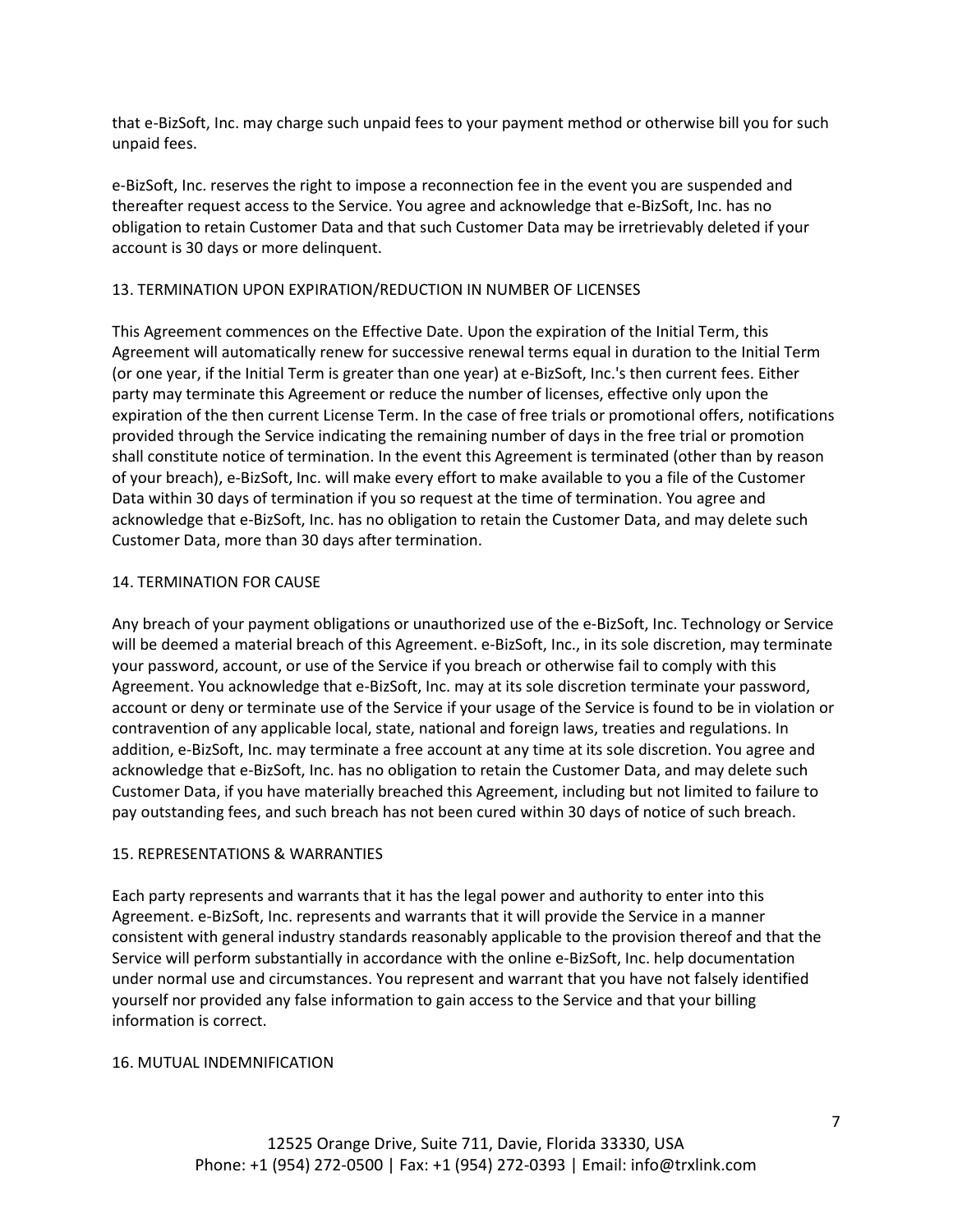You shall indemnify and hold e-BizSoft, Inc., its licensors and each such party's parent organizations, subsidiaries, affiliates, officers, directors, employees, attorneys, and agents harmless from and against any and all claims, costs, damages, losses, liabilities and expenses (including attorneys' fees and costs) arising out of or in connection with: (i) a claim alleging that use of the Customer Data infringes the rights of, or has caused harm to, a third party; (ii) a claim, which if true, would constitute a violation by you of your representations and warranties; or (iii) a claim arising from the breach by you or your Users of this Agreement, provided in any such case that e-BizSoft, Inc. (a) gives written notice of the claim promptly to you; (b) gives you sole control of the defense and settlement of the claim (provided that you may not settle or defend any claim unless you unconditionally release e-BizSoft, Inc. of all liability and such settlement does not affect e-BizSoft, Inc.'s business or Service); (c) provides to you all available information and assistance; and (d) has not compromised or settled such claim.

e-BizSoft, Inc. shall indemnify and hold you and your parent organizations, subsidiaries, affiliates, officers, directors, employees, attorneys, and agents harmless from and against any and all claims, costs, damages, losses, liabilities, and expenses (including attorneys' fees and costs) arising out of or in connection with: (i) a claim alleging that the Service directly infringes a copyright, a U.S. patent issued as of the Effective Date, or a trademark of a third party; (ii) a claim, which if true, would constitute a violation by e-BizSoft, Inc. of its representations or warranties; or (iii) a claim arising from breach of this Agreement by e-BizSoft, Inc.; provided that you (a) promptly give written notice of the claim to e-BizSoft, Inc.; (b) give e-BizSoft, Inc. sole control of the defense and settlement of the claim (provided that e-BizSoft, Inc. may not settle or defend any claim unless it unconditionally releases you of all liability); (c) provide to e-BizSoft, Inc. all available information and assistance; and (d) have not compromised or settled such claim. e-BizSoft, Inc. shall have no indemnification obligation, and you shall indemnify e-BizSoft, Inc. pursuant to this Agreement, for claims arising from any infringement arising from the combination of the Service with any of your products, service, and hardware or business process.

# 17. DISCLAIMER OF WARRANTIES

E-BIZSOFT, INC. AND ITS LICENSORS MAKE NO REPRESENTATION, WARRANTY, OR GUARANTY AS TO THE RELIABILITY, TIMELINESS, QUALITY, SUITABILITY, TRUTH, AVAILABILITY, ACCURACY OR COMPLETENESS OF THE SERVICE OR ANY CONTENT. E-BIZSOFT, INC. AND ITS LICENSORS DO NOT REPRESENT OR WARRANT THAT (A) THE USE OF THE SERVICE WILL BE SECURE, TIMELY, UNINTERRUPTED OR ERROR-FREE OR OPERATE IN COMBINATION WITH ANY OTHER HARDWARE, SOFTWARE, SYSTEM OR DATA, (B) THE SERVICE WILL MEET YOUR REQUIREMENTS OR EXPECTATIONS, (C) ANY STORED DATA WILL BE ACCURATE OR RELIABLE, (D) THE QUALITY OF ANY PRODUCTS, SERVICES, INFORMATION, OR OTHER MATERIAL PURCHASED OR OBTAINED BY YOU THROUGH THE SERVICE WILL MEET YOUR REQUIREMENTS OR EXPECTATIONS, (E) ERRORS OR DEFECTS WILL BE CORRECTED, OR (F) THE SERVICE OR THE SERVER(S) THAT MAKE THE SERVICE AVAILABLE ARE FREE OF VIRUSES OR OTHER HARMFUL COMPONENTS. THE SERVICE AND ALL CONTENT IS PROVIDED TO YOU STRICTLY ON AN "AS IS" BASIS. ALL CONDITIONS, REPRESENTATIONS AND WARRANTIES, WHETHER EXPRESS, IMPLIED, STATUTORY OR OTHERWISE, INCLUDING, WITHOUT LIMITATION, ANY IMPLIED WARRANTY OF MERCHANTABILITY, FITNESS FOR A PARTICULAR PURPOSE, OR NON-INFRINGEMENT OF THIRD-PARTY RIGHTS, ARE HEREBY DISCLAIMED TO THE MAXIMUM EXTENT PERMITTED BY APPLICABLE LAW BY E-BIZSOFT, INC. AND ITS LICENSORS.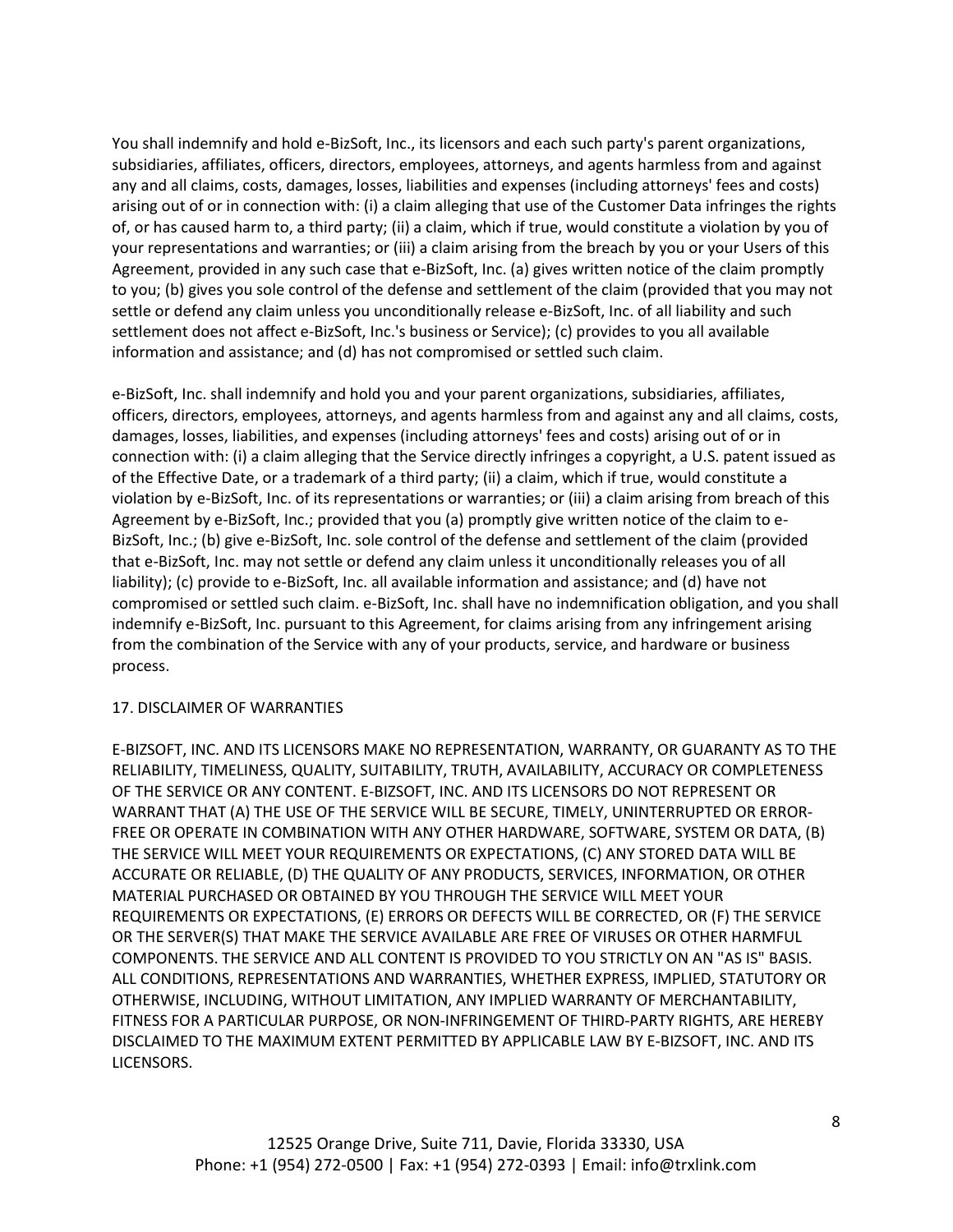## 18. INTERNET DELAYS

E-BIZSOFT, INC.'S SERVICES MAY BE SUBJECT TO LIMITATIONS, DELAYS, AND OTHER PROBLEMS INHERENT IN THE USE OF THE INTERNET AND ELECTRONIC COMMUNICATIONS. E-BIZSOFT, INC. IS NOT RESPONSIBLE FOR ANY DELAYS, DELIVERY FAILURES, OR OTHER DAMAGE RESULTING FROM SUCH PROBLEMS.

### 19. LIMITATION OF LIABILITY

IN NO EVENT SHALL EITHER PARTY'S AGGREGATE LIABILITY EXCEED THE AMOUNTS ACTUALLY PAID BY AND/OR DUE FROM YOU IN THE TWELVE (12) MONTH PERIOD IMMEDIATELY PRECEDING THE EVENT GIVING RISE TO SUCH CLAIM. IN NO EVENT SHALL EITHER PARTY AND/OR ITS LICENSORS BE LIABLE TO ANYONE FOR ANY INDIRECT, PUNITIVE, SPECIAL, EXEMPLARY, INCIDENTAL, CONSEQUENTIAL OR OTHER DAMAGES OF ANY TYPE OR KIND (INCLUDING LOSS OF DATA, REVENUE, PROFITS, USE OR OTHER ECONOMIC ADVANTAGE) ARISING OUT OF, OR IN ANY WAY CONNECTED WITH THIS SERVICE, INCLUDING BUT NOT LIMITED TO THE USE OR INABILITY TO USE THE SERVICE, PURPOSE, OR INTENT OF USE OF THE SERVICE, OR FOR ANY CONTENT OBTAINED FROM OR THROUGH THE SERVICE, ANY INTERRUPTION, INACCURACY, ERROR OR OMISSION, REGARDLESS OF CAUSE IN THE CONTENT, EVEN IF THE PARTY FROM WHICH DAMAGES ARE BEING SOUGHT OR SUCH PARTY'S LICENSORS HAVE BEEN PREVIOUSLY ADVISED OF THE POSSIBILITY OF SUCH DAMAGES.

#### 20. ADDITIONAL RIGHTS

Certain states and/or jurisdictions do not allow the exclusion of implied warranties or limitation of liability for incidental, consequential or certain other types of damages, so the exclusions set forth above may not apply to you.

## 21. LOCAL LAWS AND EXPORT CONTROL

This site provides services and uses software and technology that may be subject to United States export controls administered by the U.S. Department of Commerce, the United States Department of Treasury Office of Foreign Assets Control, and other U.S. agencies and the export control regulations of Switzerland and the European Union. The user of this site ("User") acknowledges and agrees that the site shall not be used, and none of the underlying information, software, or technology may be transferred or otherwise exported or re-exported to countries as to which the United States, Switzerland and/or the European Union maintains an embargo (collectively, "Embargoed Countries"), or to or by a national or resident thereof, or any person or entity on the U.S. Department of Treasury's List of Specially Designated Nationals or the U.S. Department of Commerce's Table of Denial Orders (collectively, "Designated Nationals"). The lists of Embargoed Countries and Designated Nationals are subject to change without notice. By using the Service, you represent and warrant that you are not located in, under the control of, or a national or resident of an Embargoed Country or Designated National. You agree to comply strictly with all U.S., Swiss and European Union export laws and assume sole responsibility for obtaining licenses to export or reexport as may be required.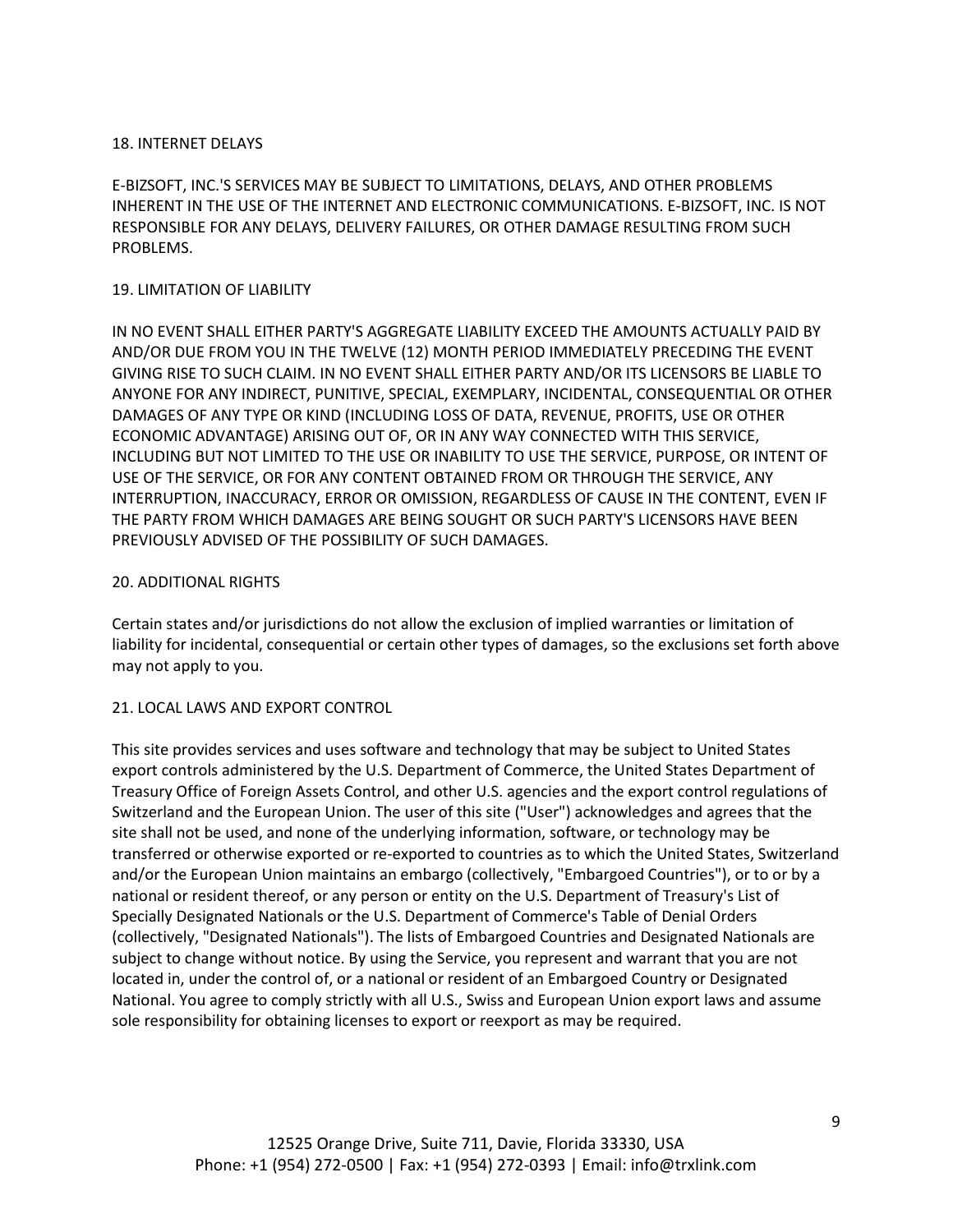This site may use encryption technology that is subject to licensing requirements under the U.S. Export Administration Regulations, 15 C.F.R. Parts 730-774 and Council Regulation (EC) No. 1334/2000

e-BizSoft, Inc. and its licensors make no representation that the Service is appropriate or available for use in other locations. If you use the Service from outside the United States of America, Switzerland and/or the European Union, you are solely responsible for compliance with all applicable laws, including without limitation export and import regulations of other countries. Any diversion of the Content contrary to United States, Swiss or European Union (including European Union Member States) law is prohibited. None of the Content, nor any information acquired through the use of the Service, is or will be used for nuclear activities, chemical or biological weapons or missile projects, unless specifically authorized by the United States government or appropriate European body for such purposes.

# 22. NOTICE

e-BizSoft, Inc. may give notice by means of a general notice on the Service, electronic mail to your email address on record in e-BizSoft, Inc.'s account information, or by written communication sent by first class mail or pre-paid post to your address on record in e-BizSoft, Inc.'s account information. Such notice shall be deemed to have been given upon the expiration of 48 hours after mailing or posting (if sent by first class mail or pre-paid post) or 12 hours after sending (if sent by email). You may give notice to e-BizSoft, Inc. (such notice shall be deemed given when received by e-BizSoft, Inc.) at any time by any of the following: letter sent by confirmed facsimile to e-BizSoft, Inc. at the following fax numbers (whichever is appropriate): +1 (954) 272-0500; letter delivered by nationally recognized overnight delivery service or first-class postage prepaid mail to e-BizSoft, Inc. at the following addresses (whichever is appropriate): e-BizSoft, Inc., 12525 Orange Drive, Suite 711, Davie, Florida 33330. In either case, addressed to the attention of: Chief Financial Officer.

# 23. MODIFICATION TO TERMS

e-BizSoft, Inc. reserves the right to modify the terms and conditions of this Agreement or its policies relating to the Service at any time, effective upon posting of an updated version of this Agreement on the Service. You are responsible for regularly reviewing this Agreement. Continued use of the Service after any such changes shall constitute your consent to such changes.

## 24. ASSIGNMENT; CHANGE IN CONTROL

This Agreement may not be assigned by you without the prior written approval of e-BizSoft, Inc. but may be assigned without your consent by e-BizSoft, Inc. to (i) a parent or subsidiary, (ii) an acquirer of assets, or (iii) a successor by merger. Any purported assignment in violation of this section shall be void. Any actual or proposed change in control of you that results or would result in a direct competitor of e-BizSoft, Inc. directly or indirectly owning or controlling 50% or more of you shall entitle e-BizSoft, Inc. to terminate this Agreement for cause immediately upon written notice.

## 25. GENERAL

With respect to U.S. Customers, this Agreement shall be governed by Florida law and controlling United States federal law, without regard to the choice or conflicts of law provisions of any jurisdiction, and any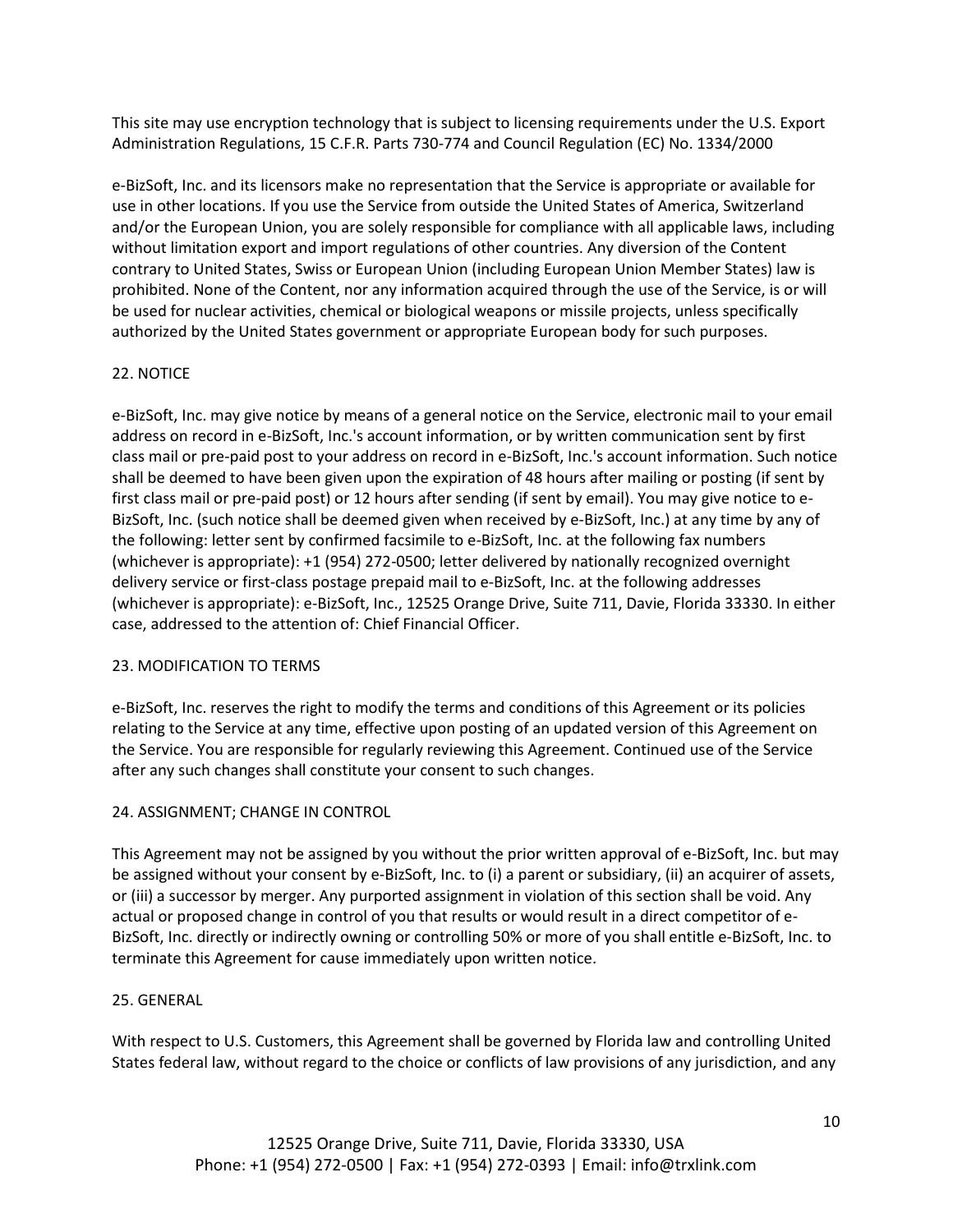disputes, actions, claims, or causes of action arising out of or in connection with this Agreement or the Service shall be subject to the exclusive jurisdiction of the state and federal courts located in Broward County, Florida. With respect to Non-U.S. Customers, this Agreement shall be governed by the laws of Switzerland, without regard to the choice or conflicts of law provisions of any jurisdiction, and any disputes, actions, claims, or causes of action arising out of or in connection with this Agreement or the Service shall be subject to the exclusive jurisdiction of the courts of Switzerland. Unless otherwise provided by e-BizSoft, Inc. in its discretion. No text or information set forth on any other purchase order, preprinted form, or document (other than an Order Form, if applicable) shall add to or vary the terms and conditions of this Agreement. If any provision of this Agreement is held by a court of competent jurisdiction to be invalid or unenforceable, then such provision(s) shall be construed, as nearly as possible, to reflect the intentions of the invalid or unenforceable provision(s), with all other provisions remaining in full force and effect. No joint venture, partnership, employment, or agency relationship exists between you and e-BizSoft, Inc. as a result of this agreement or use of the Service. The failure of e-BizSoft, Inc. to enforce any right or provision in this Agreement shall not constitute a waiver of such right or provision unless acknowledged and agreed to by e-BizSoft, Inc. in writing. This Agreement, together with any applicable Order Form, comprises the entire agreement between you and e-BizSoft, Inc. and supersedes all prior or contemporaneous negotiations, discussions, or agreements, whether written or oral, between the parties regarding the subject matter contained herein.

#### 26. DEFINITIONS

As used in this Agreement and in any Order Forms now or hereafter associated herewith:

"Agreement" means these online terms of use, any Order Forms, whether written or submitted online via the Online Order Center, and any materials available on the e-BizSoft, Inc. website specifically incorporated by reference herein, as such materials, including the terms of this Agreement, may be updated by e-BizSoft, Inc. from time to time in its sole discretion; "Content" means the audio and visual information, documents, software, products, and services contained or made available to you in the course of using the Service; "Customer Data" means any data, information or material provided or submitted by you to the Service in the course of using the Service; "Effective Date" means the earlier of either the date this Agreement is accepted by selecting the "I AGREE" option presented on the screen after this Agreement is displayed or the date you begin using the Service; "Initial Term" means the initial period during which you are obligated to pay for the Service equal to the billing frequency selected by you during the subscription process (e.g., if the billing frequency is quarterly, the Initial Term is the first quarter); "Intellectual Property Rights" means unpatented inventions, patent applications, patents, design rights, copyrights, trademarks, service marks, trade names, domain name rights, mask work rights, know-how and other trade secret rights, and all other intellectual property rights, derivatives thereof, and forms of protection of a similar nature anywhere in the world; "License Administrator(s)" means those Users designated by you who are authorized to purchase licenses online using the Online Order Center or by executing written Order Forms and to create User accounts and otherwise administer your use of the Service; "License Term(s)" means the period(s) during which a specified number of Users are licensed to use the Service pursuant to the Order Form(s); "Order Form(s)" means the form evidencing the initial subscription for the Service and any subsequent order forms submitted online or in written form, specifying, among other things, the number of licenses and other services contracted for, the applicable fees, the billing period, and other charges as agreed to between the parties, each such Order Form to be incorporated into and to become a part of this Agreement (in the